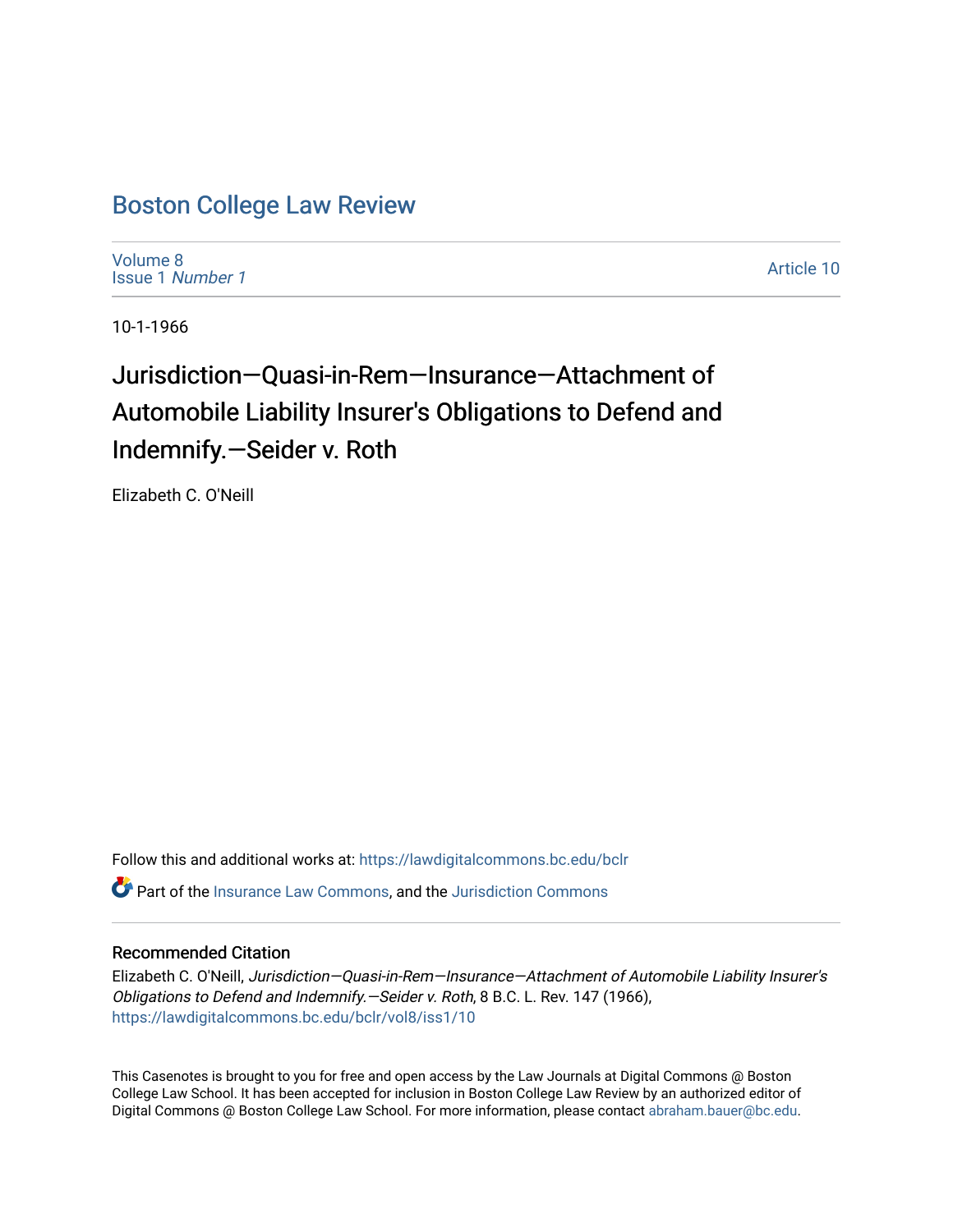## **CASE NOTES**

**Jurisdiction—Quasi-in-Rem—Insurance—Attachment of Automobile Liability Insurer's Obligations to Defend and Indemnify.—Seider v.** *Rot.6. <sup>1</sup>—In* Canada, the Hartford Accident and Indemnity Company issued an automobile liability policy to Lemiux, a Canadian citizen. While in Vermont, Lemiux was involved in an auto accident<sup>2</sup> with the plaintiffs, who were New York residents. Plaintiffs were unable to procure in personam jurisdiction over Lemiux in New York, and attempted to obtain quasi-in-rem jurisdiction by attaching the obligation of Hartford to defend and indemnify him. Hartford was served with the attachment papers in New York, where it conducted business and was subject to suit. Lemiux, having been personally served in Canada, moved to vacate the attachment and the service of summons and complaint. The motion was denied by the lower courts.<sup>8</sup> The New York Court of Appeals, in a **4-3** decision, affirmed. HELD: An insurance company's contractual obligation to defend and indemnify under an automobile liability policy is a debt subject to attachment. The dissent argued that the obligations of the insurer do not ripen until jurisdiction is properly acquired over the defendant, and that they are therefore contingent and not subject to attachment under New York statutes.

There are two significant problems raised by the *Seider* case. The first, and most conspicuous, is whether New York, within its statutory confines, could acquire jurisdiction. The second problem, inherent in the case although not mentioned in the opinion, is whether the due process clause of the federal constitution permits this unusual exercise of jurisdiction.

In order to hold that quasi-in-rem jurisdiction had been acquired, the court had to find: (I) that the defendant, Lemiux, possessed a res whose situs was in New York;<sup>4</sup> (2) that the res was "property" within the meaning of New York attachment statutes;<sup>5</sup> (3) that the res had been effectively seized prior to the commencement of suit;<sup>6</sup> and, (4) that the absent defendant had received adequate notice.'

It is unquestioned in the present case that the fourth requirement was satisfied, and the opinion does not discuss satisfaction of the third. To support its conclusion that the first and second requirements had been met, the court relied primarily upon *Matter of Estate of Riggle. <sup>8</sup>* That case was a proceeding to appoint an administrator of a deceased non-resident motorist who had injured New York residents in a Wyoming automobile collision. The

<sup>1</sup> 17 N.Y.2d 111, 216 N.E.2d 312, 269 N.Y.S.2d 99 (1966).

**<sup>2</sup>** Roth, the driver of a third car involved in the collision, was the co-defendant.

*a* Seider v. Roth, 23 App. Div. 2d 787, 258 N.Y.S.2d 795 (1965).

**<sup>4</sup>** Pennoyer v. Neff, 95 U.S. 714, 722-23 (1877).

<sup>&</sup>lt;sup>5</sup> N.Y. Civ. Prac. Law  $$$  5201, 6202.

**<sup>6</sup>** Pennoyer v. Neff, supra note 4, at 726.

**<sup>7</sup>** Harris v. Balk, 198 U.S. 215, 227 (1905).

**<sup>8</sup>** 11 N.Y.2d 73, 181 N.E.2d 436, 226 N.Y.S.2d 416 (1962), 14 Syracuse L. Rev. 130 (1962).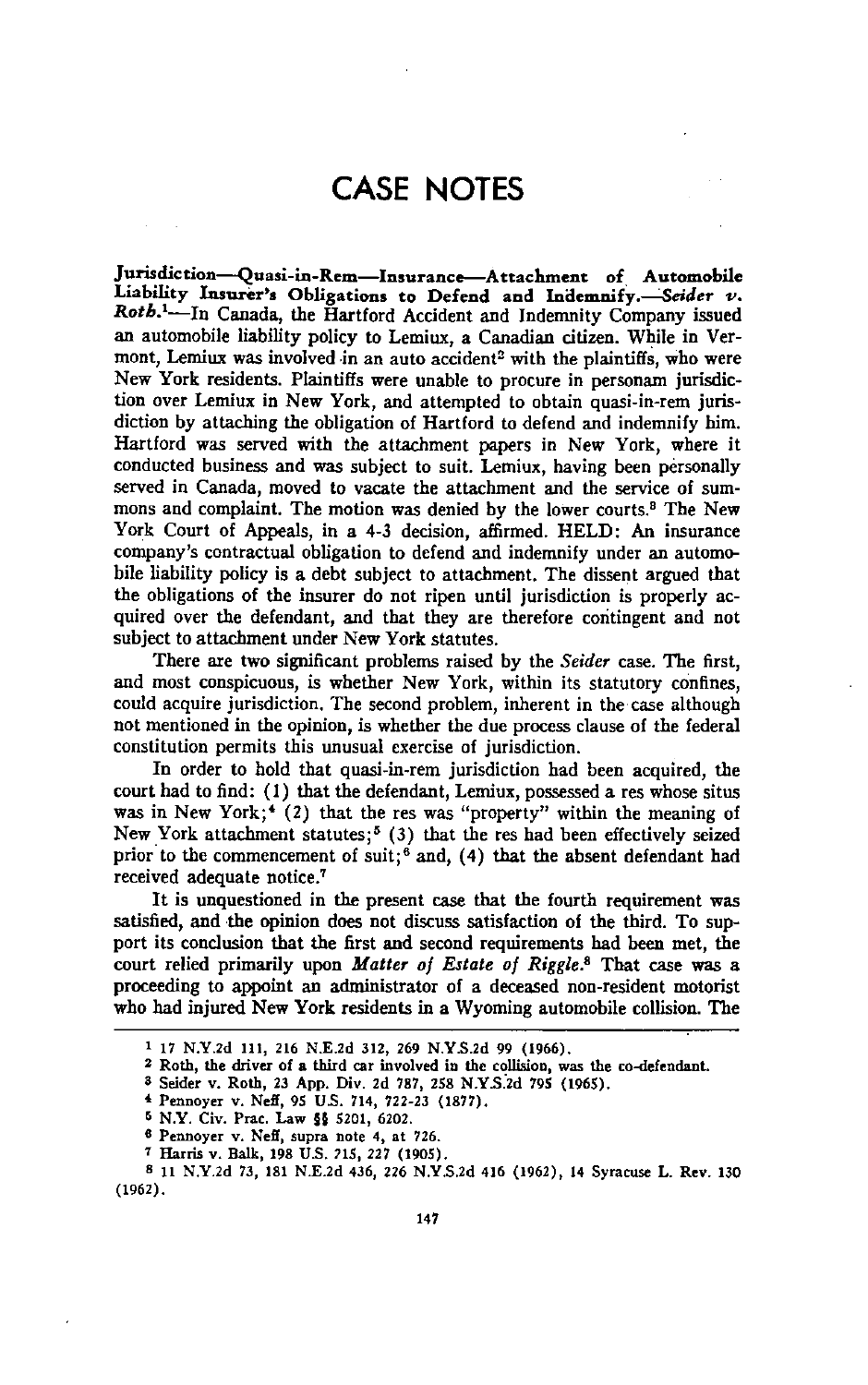### *BOSTON COLLEGE INDUSTRIAL AND COMMERCIAL LAW REVIEW*

court held that: (1) an automobile liability policy issued to Riggle before his death constituted a "debt or personal property" within the meaning of Section 47 of the New York Surrogate Court Act for the purpose of conferring jurisdiction upon a surrogate's court to appoint an administrator ; and (2) for that purpose the obligations of a foreign insurer authorized to do business in New York are located in New York, despite the general rule that the situs of an insurance policy is the principal place of business of the insurer.

The court in *Seider* stated that *Riggle* "cannot be distinguished away."<sup>9</sup> Nevertheless, there are significant factual and legal distinctions between the two cases. In *Riggk,* the insurance policy had been issued in New York and an in personam suit had been instituted in that state, the defendant having been personally served there before his demise.<sup>10</sup> In addition, the obligations of the insurer were held to be a debt under the Surrogate Court  $Act.^{11}$  rather than Sections 5201 and 6202 of the Civil Practice Law (upon which the court in *Seider* had to base its decision). Property which will support the appointment of an administrator is not necessarily subject to attachment.<sup>12</sup> It is therefore submitted that *Riggle* will not support the reliance placed upon it in *Seider.*

Due to *Riggle's* doubtful support for the present holding, it is necessary to examine directly the New York statutes which control attachment. Sections 5201 and 6202 of the Civil Practice Law define property that may be attached prior to the institution of suit and used as the basis for asserting quasi-inrem jurisdiction over a non-resident defendant.<sup>18</sup> The pertinent provision of section 6202 states:

Any debt or property against which a money judgment may be enforced as provided for in section 5201 is subject to attachment....

Section 5201 provides:

(a) Debt against which a money judgment may be enforced. A money judgment may be enforced against any debt, which is past due or which is yet to become due, certainly or upon demand of the judgment debtor...  $A$  debt may consist of a cause of action which could be assigned or transferred accruing within or without the state.

(b) Property against which a money judgment may be enforced. A money judgment may be enforced against any property which could be assigned or transferred, whether it consists of a present or future right or interest and whether or not it is vested....

To be attachable, Hartford's obligation must be either a debt certain to become due or a cause of action which could be assigned. As to the first

<sup>13</sup> N.Y. Civ. Prac. Law 4 314.

<sup>9</sup> 216 N.E.2d at 314, 269 N.Y.S.2d at 101.

<sup>10</sup> All these facts are important when deciding the location of an intangible asset. Cf. Annot., 15 A.L.R.2d 610 (1951).

<sup>11</sup> N.Y. Sun. Ct. Act { 47 provides: "For the purpose of conferring jurisdiction upon a surrogate's court, a debt owing to a decedent by a resident of the state ... is regarded as personal property...."

<sup>12</sup> Cf. Furst v. Brady, 375 Ill. 425, 430-31, 31 N.E.2d 606, 609 (1940); Robinson v. Carroll, 87 N.H. 114, 117, 174 Ad. 772, 775 (1934).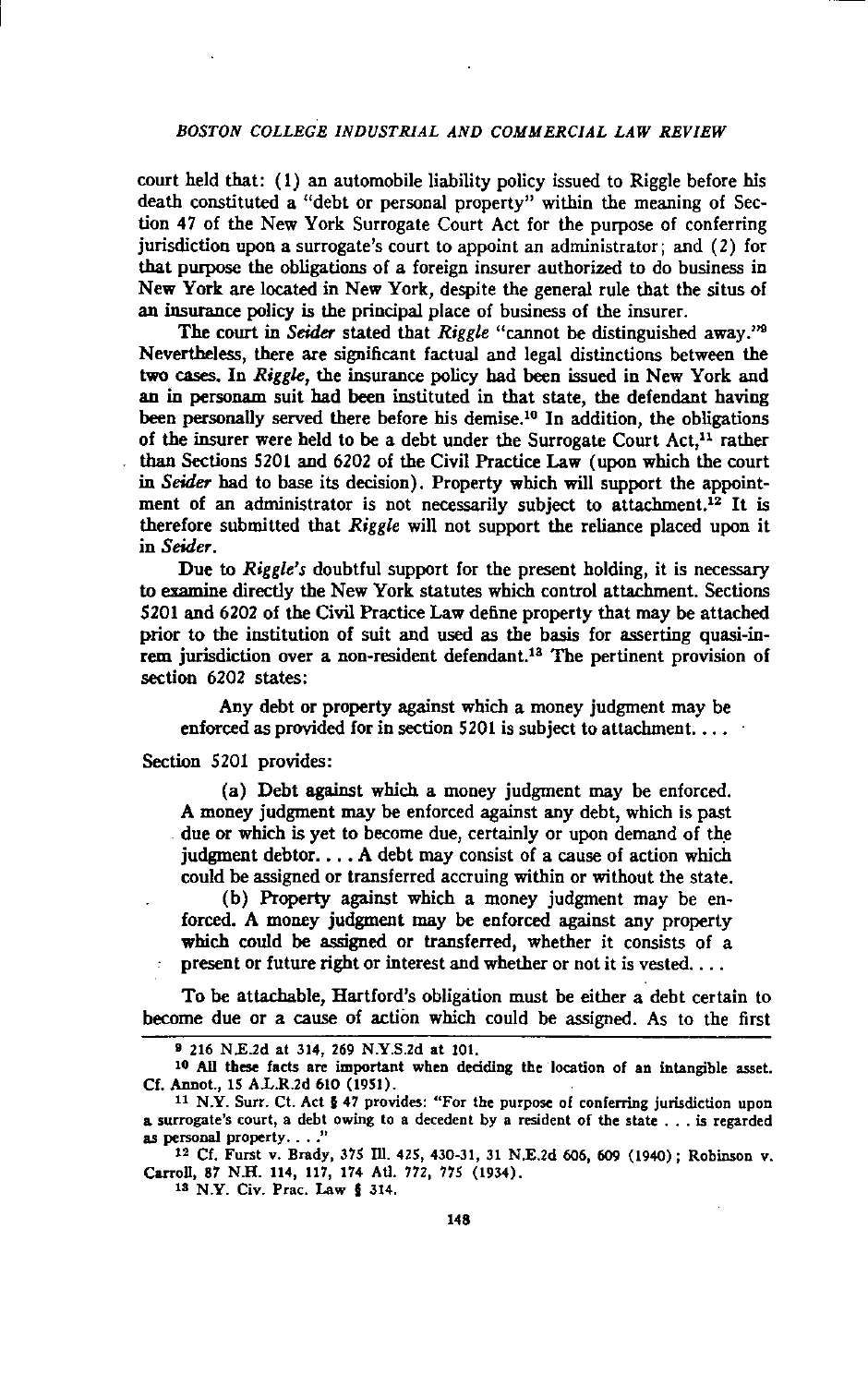possibility, cases decided under the old Civil Practice  $Act^{14}$  (replaced in 1963 by the present Civil Practice Law) held that there could not be attachment or levy upon a right which may or may not become a cause of action according to the occurrence or nonoccurrence of a future event.<sup>16</sup> If there are any unfulfilled conditions to the judgment debtor's right to payment of the debt, the debt is not certain.<sup>16</sup> Sections 5201 and 6202 made no change in meaning from the pertinent provisions of the Civil Practice Act.<sup>17</sup> Thus, the requirement that the debt or obligation be certain has been maintained by section 5201.<sup>18</sup>

An examination of Hartford's obligations as contained in the insurance policy will reveal that section 5201 does not seem to permit their attachment. Hartford's obligation to defend was contingent upon the commencement of suit<sup>19</sup> which, in turn, depended upon the acquisition of jurisdiction over the insured;<sup>20</sup> its obligation to indemnify was contingent until liability was imposed on its insured in such a suit properly brought.<sup>21</sup> Thus, Hartford's obligations may not *be* attached until jurisdiction has been acquired by other means. <sup>22</sup> In addition, even after jurisdiction has been properly acquired over the insured, Hartford's obligations are defeasible because they are conditioned upon the continued cooperation of the insured and his compliance with other policy provisions.<sup>28</sup>

Section 5201 also allows the attachment of a cause of action which could be assigned, but Hartford's obligations do not fall within this provision

14 N.Y. Gen. Laws 1920, ch. 925, §§ 912-16.

15 E.g., Dutch-American Mercantile Corp. v. Safticraft Corp., 17 App. Div. 2d 421, 423, 234 N.Y.S.2d 683, 686 (1962).

<sup>16</sup> Sheehy v. Madison Square Garden Corp., 266 N.Y. 44, 193 N.E. 633 (1934); Herman & Grace v. City of New York, 130 App. Div. 531, 535, 114 N.Y. Supp. 1107, 1110 (1909), aff'd, 199 N.Y. 600, 93 N.E. 376 (1910) (adopting opinion below).

<sup>17</sup>6 Weinstein, Korn & Miller, New York Civil Practice *I* 5201.04, at 52-12 (1965). The court in *Seider* recognized this continuity of meaning. 216 N.E.2d at 314, 269 N.Y.S.2d at 101.

<sup>13</sup> Neilson Realty Corp. v. Motor Vehicle Acc. Indemnification Corp., 47 Misc. 2d 260, 263, 262 N.Y.S.2d 652, 657 (Sup. Ct. 1965). See Cohen v. First Nat'l City Bank, 49 Misc. 2d 141, 267 N.Y.S.2d 146 (Civ. Ct. 1966). That the debt or obligation be subject to no contingencies is a uniform prerequisite for attachment throughout the United States. See Annot., 2 A.L.R. 506 (1919).

19 Quebec Auto. Ins. Policy, Form No. Q.P.F.1, Hartford Fire Ins. Co.—Hartford Acc. and Indem. Co., Part 1 § A, Additional Agreements (3) provides that: "The Insurer further agrees to defend in the name and on the behalf of any person insured by this policy . . . any civil action which may at any time be brought against such person on account of ... loss or damage to persons or property."

20 Suit is commenced when an order for attachment is granted if, within thirty days thereafter, the summons is served upon the defendant. N.Y. Civ. Prac. Law § 203 (b) (3).

21 Quebec Auto Ins. Policy, supra note 19, Part 1, § A provides: "The Insurer agrees to indemnify the Insured ... against the liability imposed by law upon the Insured ... for loss or damage arising from ownership, use or operation of the automobile. . . ."

22 The other "obligations" of the insurer mentioned by the court are also conditional; the promises to investigate and settle are left to the discretion of the insurer. Id. § A, Additional Agreements (2). The medical payments agreement is separate from the third party agreement under which plaintiffs claim, and runs only in favor of the insured and passengers in his car. Id. § B—Medical Payments.

<sup>23</sup> Id., Part 2, Item 8. See id, Part 1, Conditions.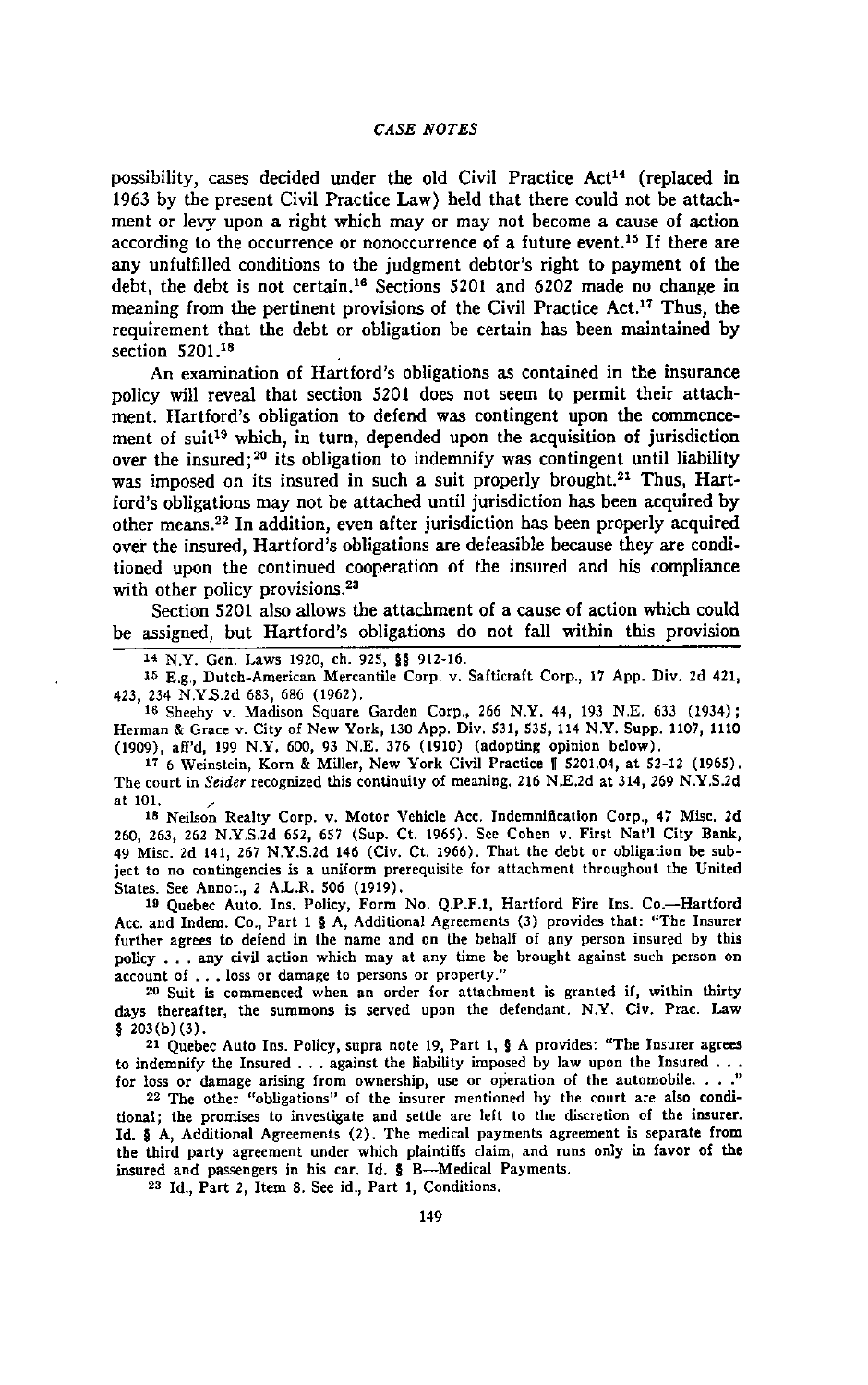either. Lemiux has no cause of action against Hartford which he could assign **or** transfer, because Hartford, to date, has repudiated none of its obligations contained in its policy.<sup>24</sup> Nor does the defendant possess rights under the policy which he could assign or transfer. It is uniformly held that a liability policy is personal and cannot be assigned without the consent of the insurer before loss occurs. <sup>25</sup> After loss has occurred, the policy may be assigned without the consent of the insurer only if rights under the policy have already accrued.<sup>26</sup> Under the terms of the policy, Lemiux acquires a right to be defended only when suit has been properly instituted against him, and a right to indemnification only when final judgment has been rendered against him.<sup>27</sup> Since Lemiux has at this time neither a cause of action against the insurer, nor rights under the policy which he could assign or transfer, New York is precluded from basing attachment upon these grounds.

Even if section 5201 does allow the attachment of these obligations, there remains the further question of whether the state is permitted to do so under the due process clause of the federal constitution. Because the law in this area is in a state of flux,<sup>28</sup> resolution of this question requires the examination of two different rules: the traditional one of quasi-in-rem jurisdiction and the recently developed, not yet crystallized test of "minimum contacts."

Under the traditional rule, all that would be required for a state to assert quasi-in-rem jurisdiction would be location of a res within its borders, its effective seizure prior to suit, and adequate notice to its owner.<sup>29</sup> The only question in the present case is that of the situs of the property sought to be attached. Although this is a particularly difficult problem when the "property" of the non-resident is an intangible asset, it would seem that *Harris v. Balks°* supports the court's conclusion that Hartford's obligation was located in New York. That case held that jurisdiction is proper for purposes of garnishment wherever the debtor (garnishee) may be personally served.<sup>81</sup> Thus, New York has seemingly met the requirements of the traditional quasi-in-rem suit.

Recently, however, another test has been emerging, that of "minimum contacts." A significant trend that has accompanied this development is the shift in emphasis away from the traditional classification of jurisdiction as in personam, in rem, or quasi-in-rem.<sup>82</sup> As the bases for personal jurisdiction

**<sup>25</sup>** Id. at 70.

**at** Id. at 222.

<sup>24</sup> Anoka Lumber Co. v. Fidelity & Cas. Co., 63 Minn. 286, 294-95, 65 N.W. 353, 356 (1895).

**<sup>5</sup><sup>5</sup> 7** Appkman, Insurance Law & Practice 4 4269, at 66-67 (1962).

**<sup>27</sup>** Quebec Auto. Ins. Policy, supra note 19, Part 1, Conditions **1** 12(2): "The Insured may not bring an action to recover the amount of a claim under this policy . . until the amount of the loss has been ascertained ... by a judgment against the Insured after trial of the issue, or *by* agreement between the parties with the written consent of the Insurer."

**<sup>23</sup>** See Mullane v. Central Hanover Bank & Trust Co., 339 U.S. 306, 312 (1950).

n Harris v. Balk, supra note 7, at 227; Pennoyer v. Neff, supra note 4, at 722-23. 80 Supra note 7.

**<sup>82</sup>** See Mullane v. Central Hanover Bank & Trust Co., supra note 28, at 312.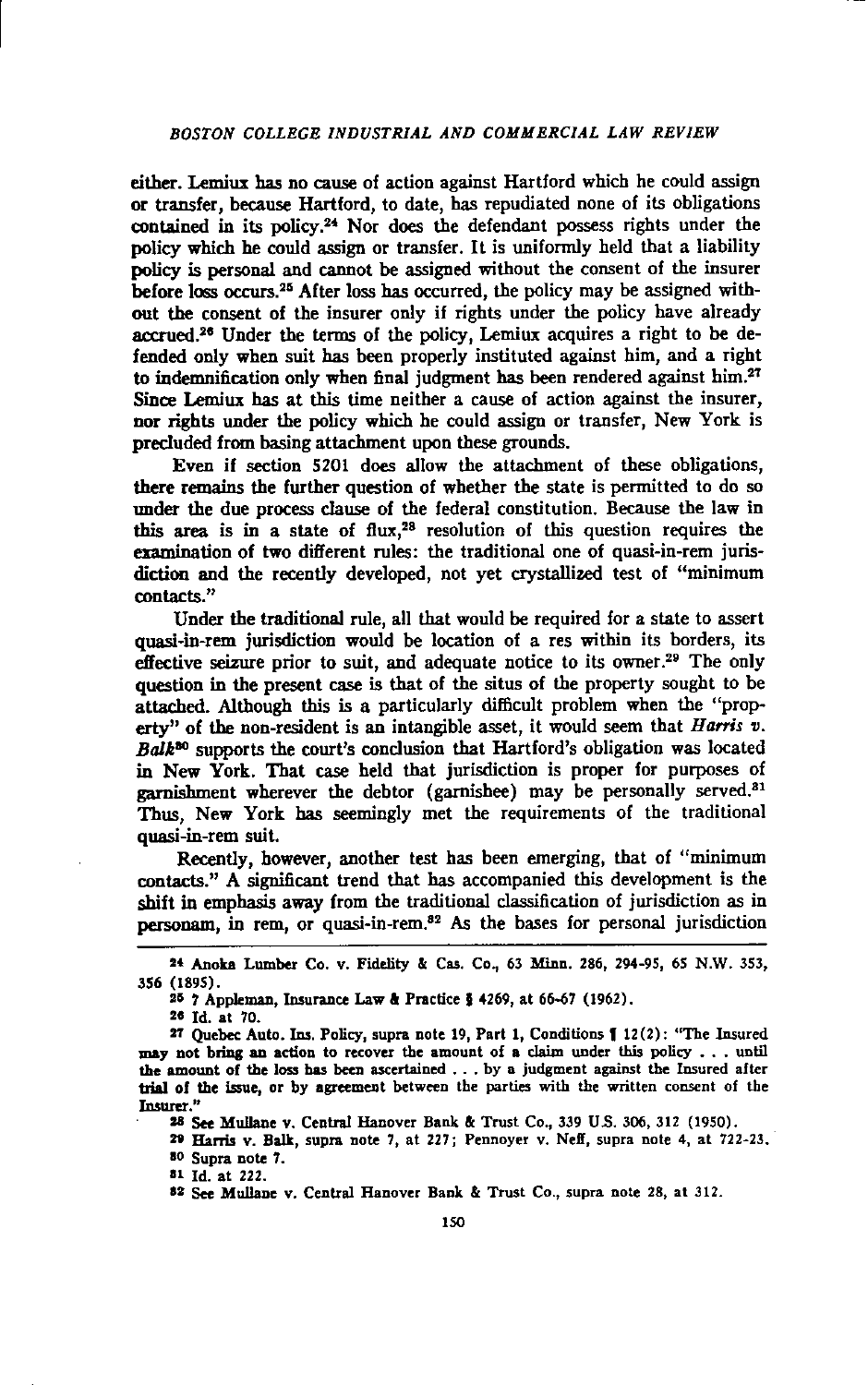#### *CASE NOTES*

over non-residents have expanded, greater emphasis has been placed on the minimum contacts which the non-resident must have with the forum state, so that the assertion of jurisdiction is inoffensive to principles of "fairness and justice."33 Although the "minimum contacts" requirement originated with the jurisdictional problems presented by corporations, it has gradually been applied to individuals. $34$  It may, in a like manner, be applied to the situation now categorized as quasi-in-rem jurisdiction,<sup>35</sup> which is simply one lever by which a state may exercise its jurisdictional power, however labelled, over a non-resident defendant.

In determining the fairness of jurisdiction, three things must be considered: the contacts of the defendant with the forum state; the interest of the state in controlling the litigation; and the interest of the plaintiff in bringing suit in that particular forum.<sup>36</sup> As to the first consideration, Lemiux's only two relevant contacts with New York were his involvement in a Vermont collision with New York residents and his purchase of an insurance policy in Canada from a company which is authorized to do business in New York. He has, in no manner, sought the protection of the laws of the state. Secondly, New York cannot be said to have a significant interest in controlling an insurance policy issued in Canada to a Canadian citizen by an insurance company incorporated in Connecticut, even though the company is authorized to do business in New York. Finally, the only advantages to the plaintiff from a New York suit would be a friendly forum and the availability there of medical testimony<sup>37</sup> (which could be conveniently produced in another forum through the use of depositions).

Principles of fairness seem to have been violated in this case in view of the defendant's limited contact with New York and the absence of significant interest on the part of the state or the plaintiff in a New York proceeding. The constitutional validity of New York's assertion of jurisdiction is therefore tenuous when tested under the minimum contacts doctrine.

Assuming the constitutional validity of its action remains unchallenged, other considerations should deter New York from pursuing the practice initiated in the present case. One such consideration is that the practice contravenes state policy as embodied in New York statutes. Heretofore, an injured plaintiff has been allowed by statute a direct action against an insurer only when a judgment against the insured has remained unsatisfied 30 days after entry;<sup>38</sup> he may not join the two parties as co-defendants in

<sup>37</sup> Plaintiffs were treated in New York for their injuries Brief for Appellee, **p.** 12. 38 N.Y. Ins. Law § 167(1)(b); Bornhurst v. Massachusetts Bonding & Ins. Co.,

<sup>33</sup> International Shoe Co. v. Washington, 326 U.S. 310, 316 (1945).

<sup>34</sup> Nelson v. Miller, 11 III. 2d 378, 383-87, 143 N.E.2d 673, 676-80 (1957). See generally Personal Jurisdiction Symposium, 26 La. L. Rev. 352 (1966).

<sup>35</sup> See Atkinson v. Superior Court, 49 Cal. 2d 338, 345, 316 P.2d 960, 965 (1957), appeal dismissed and cert. denied sub nom. Columbia Broadcasting Sys. v. Atkinson, 357 U.S. 569 (1958); Mullane v. Central Hanover Bank & Trust Co., supra note 28, at 312; Developments in the Law—State-Court Jurisdiction, 73 Harv. L. Rev. 909, 956 (1960).

<sup>36</sup> See ibid. See also Reese, Judicial Jurisdiction over Non-Residents; The Impact of McGee v. International Life Insurance Company, 13 Record of N.Y.C.B.A. 139, 141 (1958).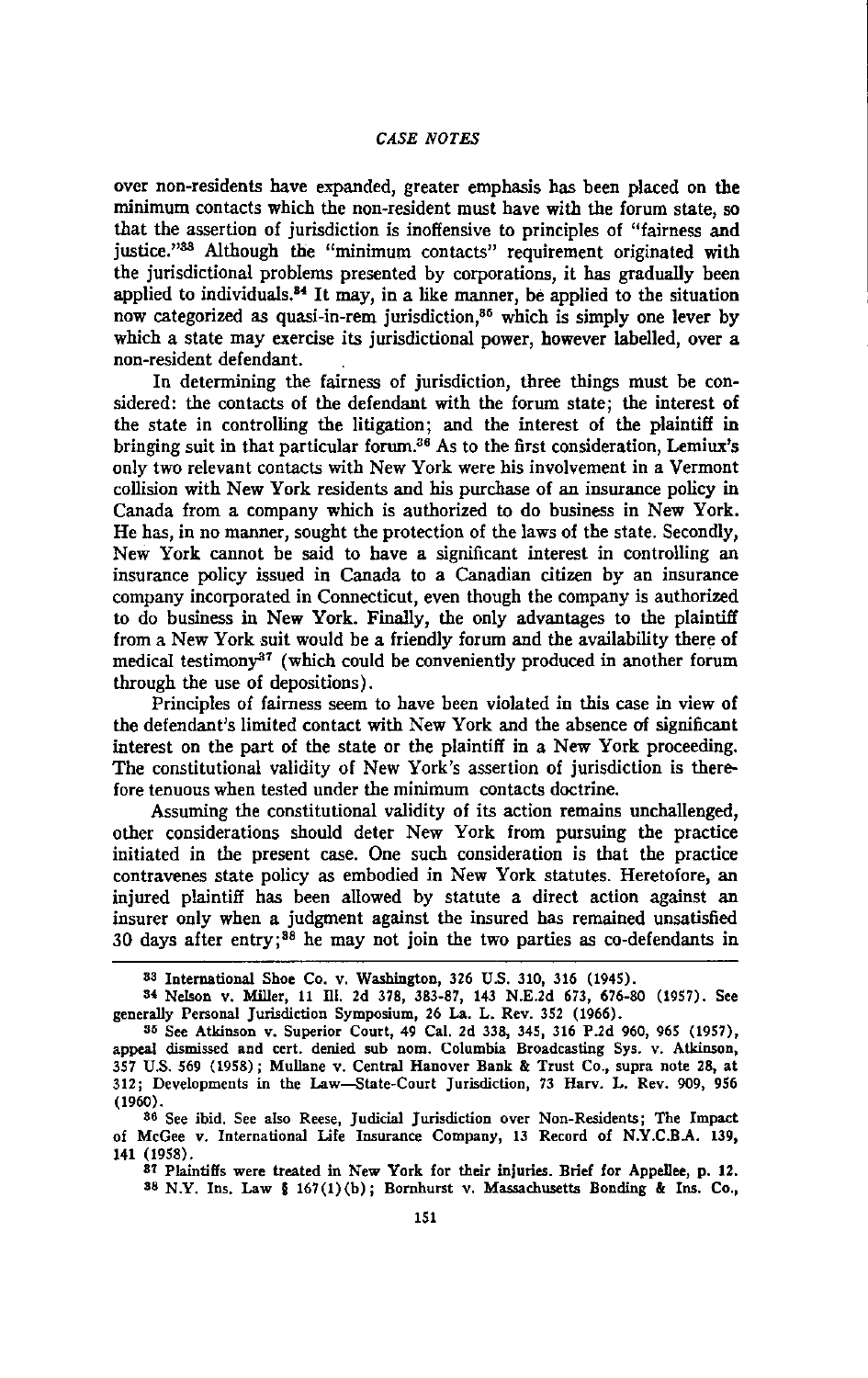the initial suit.<sup>39</sup> The *Seider* decision permits a plaintiff to reach the assets of an insurer before judgment has been awarded against the insured, thereby avoiding the necessity of a second suit. It would seem that the court should not presume to change the law where it has been so clearly expounded by the legislature.

New York courts, moreover, should consider the practical problems raised by this decision.<sup>40</sup> If a default judgment is rendered against the defendant, the obligations attached at the commencement of suit must then be measured in precise terms so that the judgment may be satisfied. As a matter of contract between the insured and the company, the upper limit of the obligation to indemnify is set by the terms of the policy; the value of the obligation to defend is at best speculative in a suit where there has been no defense. If the company defends on the question of jurisdiction, the cost of that defense must be deducted from the estimated total cost of defense. This result would be theoretically contrary to one of the purposes of attachment, *i.e.*, to preserve the property to satisfy final judgment.<sup>41</sup>

The plaintiff, after receiving a default judgment against the defendant in New York, may next seek an in personam judgment in another forum. In that suit, the defendant may find that the insurer has been released from all obligations once owed to *him by its* satisfaction of the New York default judgment. Section 6204 of the Civil Practice Law discharges a garnishee from his debt or obligation to the extent of payment toward final judgment.

It is unlikely, however, that this case will result in a default judgment. New York law does not allow a defendant to make a limited appearance: <sup>42</sup> the defendant must submit to full personal jurisdiction if he wishes to defend on the merits after his objection to jurisdiction has been ultimately overruled.<sup>43</sup> The defendant may prefer a default judgment; but the insurance company will not normally be willing to pay plaintiff's claims without defending on the merits. Since the company is an agent for its insured for the purpose of defending any suit brought against him,<sup>44</sup> it may personally appear in his name. And since the agency is intended primarily for the company's benefit,<sup>45</sup> the insured may not revoke this power.<sup>46</sup> New York will thus acquire personal jurisdiction over an alien for a foreign tort which allegedly injured resident plaintiffs by attaching the obligations of a foreign insurance company authorized to do business in the state, thereby converting quasi-in-rem jurisdiction into in personam.

Thus, while the constitutional problems raised by this decision are the

42 *N.Y.* Civ. Prac. Law § 320(c).

43 1 Weinstein, Korn & Miller, op. cit. supra note 17, ¶ 320.18.

48 See id. at 423.

<sup>12</sup> Misc. 2d 149, 151, 175 N.Y.S.2d 542, 544-45 (Sup. Ct. 1958), rev'd on other grounds, 11 App. Div. 2d 632, 200 N.Y.S.2d 955 (1960).

<sup>89</sup> Cf. Spadaro v. Newark Ins. Co., 21 App. Div. 2d 226, 230, 249 N.Y.S.2d 753, 757 (1964).

<sup>40</sup> See generally Siegel, Supplementary Commentary to N.Y. Civ. Prac. Law § 5201, 7B McKinney's Consol. Laws (Supp. 1965).

<sup>41</sup> Wilder v. Inter-Island Steam Nay. Co., 211 U.S. 239, 245-46 (1908).

<sup>44 7</sup>A Appleman, op. cit. supra note 25, § 4681, at 424.

<sup>46</sup> Restatement (Second), Agency §§ 138-39 (1957).